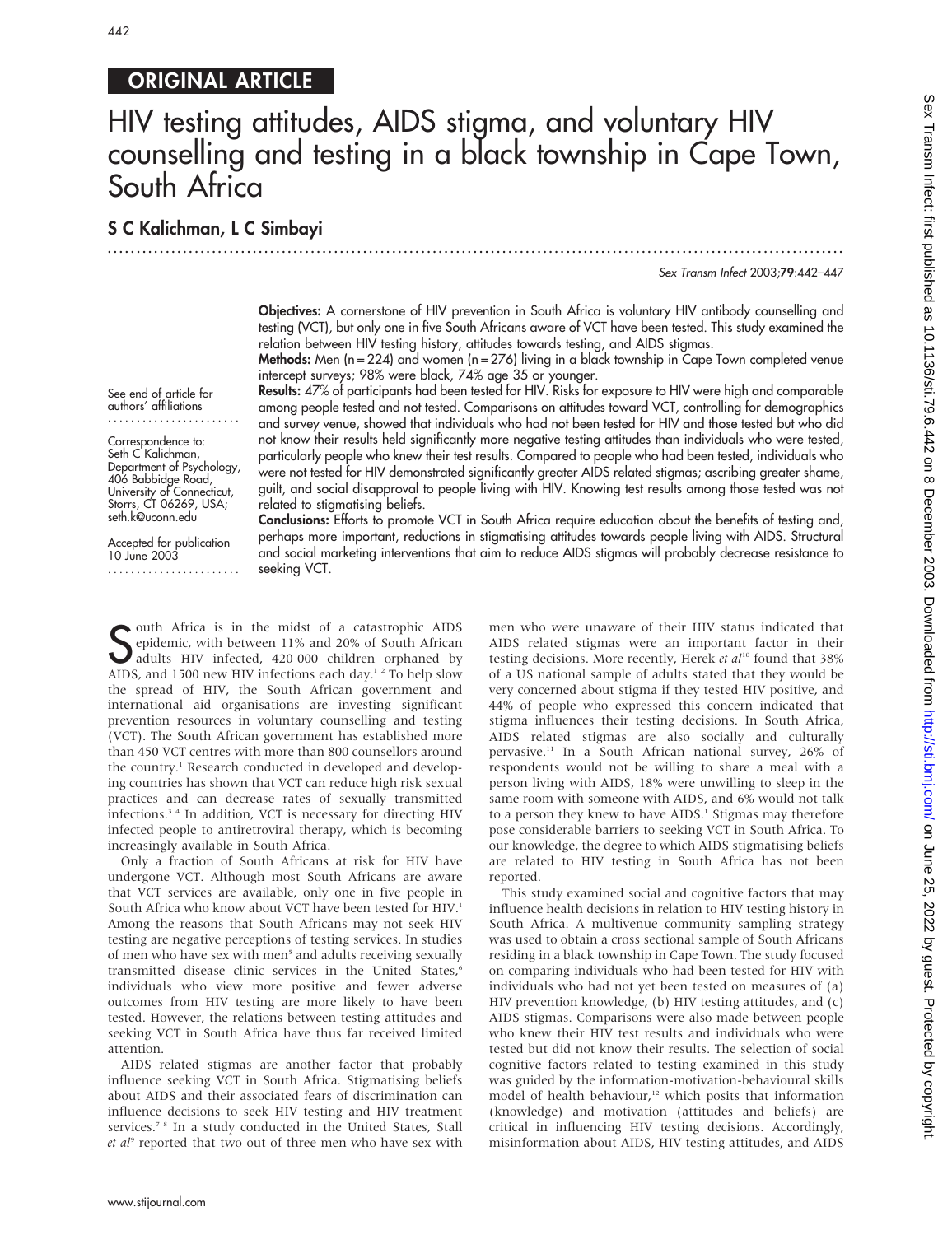stigmatising beliefs represent potential barriers to seeking HIV testing<sup>10 13</sup> and were the focus of the current study.

### **METHODS**

### Participants and setting

Participants were 224 men and 276 women living in a black township in Cape Town, South Africa. The median age range was 21 to 25 years, 67% of participants were married, 52% completed high school, and 61% were not employed (see table 1). Participants were recruited from multiple venues in a township located within 50 miles of Cape Town. The Western Cape has an estimated HIV prevalence of 10.7% and the majority of HIV infections in the Western Cape occur in townships.1 The township that participated in the current study has a population of over 100 000, with a median monthly household income of 384 South African rands (\$US42) and a median of five people per household.

### Measures

Participants completed anonymous self administered surveys at multiple community venues. Surveys were administered in English and Xhosa. Measures included demographic characteristics, HIV testing history, HIV risk behaviour history, HIV prevention knowledge, HIV testing attitudes, and AIDS stigmas.

### Demographic characteristics

Participants were asked their sex, age, years of education completed, employment status, marital status, and race.

#### HIV testing history

The survey included questions concerning history of HIV antibody testing. These measures were used to classify participants into groups based on whether they had been tested for HIV. Participants who reported having been tested for HIV indicated the results of their most recent test as positive, negative, or that they did not know the results. Participants who had been tested also reported the number of times they had ever been tested for HIV.

### HIV risk behaviour history

To assess HIV risk history, participants indicated the number of sex partners they had in the previous 3 months, whether they had ever exchanged sex for money or other survival needs, received a sexually transmitted infection (STI) diagnosis, had a genital ulcer, injected drugs, or had an injection drug using sex partner, and whether they had ever used a condom. All responses were dichotomous indicating the occurrence or non-occurrence of each risk factor.

### HIV prevention knowledge

A 12 item test was used to assess HIV risk and prevention related knowledge. Items were adapted from a measure reported by Carey and Schroder<sup>14</sup> and reflected information about HIV transmission, condom use, and AIDS related knowledge and were responded to as yes, no, or don't know (see table 2 for knowledge items). The AIDS knowledge test was scored for the number of correct responses, with don't know responses scored incorrect. The AIDS knowledge test was internally consistent, alpha = 0.70.

### HIV testing attitudes

Participants responded to five HIV testing attitude items. The items were adapted from previous research on HIV testing and testing attitudes.<sup>6</sup> Two items reflected positive outcomes from testing, two assessed adverse outcomes, and one item reflected HIV testing avoidance (see table 3). Items were responded to dichotomously, as either agree or disagree.

#### AIDS stigmas

Thirteen AIDS stigma items were adapted from previous research and developed for use in South Africa.<sup>15</sup> The AIDS stigma items reflected negative beliefs about people living with AIDS (for example, dirty, cursed, untrustworthy),

Table 1 Demographic characteristics and HIV risk behaviour history among participants from a black township in Cape Town who have and have not been tested for HIV

|                                |                                             | <b>Tested</b><br><b>Results</b> |                                       |                    |                |                    |     |                  |                  |  |
|--------------------------------|---------------------------------------------|---------------------------------|---------------------------------------|--------------------|----------------|--------------------|-----|------------------|------------------|--|
|                                |                                             |                                 |                                       |                    |                | Not tested for HIV |     |                  |                  |  |
|                                |                                             | Known $(n = 117)$               |                                       | Unknown $(n = 86)$ |                | $(n = 266)$        |     | Adjusted         |                  |  |
|                                |                                             | No                              | %                                     | No                 | %              | No                 | %   | OR*              | OR <sub>†</sub>  |  |
|                                | Demographic characteristics                 |                                 |                                       |                    |                |                    |     |                  |                  |  |
| Male                           |                                             | 58                              | 52                                    | 41                 | 47             | 110                | 41  | 1.2              | 1.4              |  |
| Female                         |                                             | 54                              | 48                                    | 46                 | 53             | 156                | 59  |                  |                  |  |
| Age                            | 25 and younger                              | 51                              | 45                                    | 30                 | 35             | 137                | 52  | 0.9              | 1.1              |  |
|                                | 26 to 35                                    | 39                              | 35                                    | 38                 | 45             | 53                 | 20  |                  |                  |  |
|                                | 36 to 45                                    | 18                              | 16                                    | 12                 | 14             | 48                 | 18  |                  |                  |  |
|                                | 46 and over                                 | $\overline{4}$                  | $\sqrt{4}$                            | 5                  | 6              | 23                 | 10  |                  |                  |  |
| Race                           | African                                     | 110                             | 99                                    | 82                 | 94             | 264                | 99  | 0.5              | 3.5              |  |
|                                | Other                                       |                                 |                                       | 5                  | 6              | $\overline{2}$     |     |                  |                  |  |
|                                | Years of education (mean, SD)               | 8.6                             | 1.2                                   | 8.5                | 1.2            | 8.2                | 1.3 | 0.8 <sup>a</sup> | 0.9              |  |
| Employed                       |                                             | 50                              | 46                                    | 37                 | 43             | 91                 | 35  | 1.4              | 1.5              |  |
| Married                        |                                             | 37                              | 33                                    | 37                 | 43             | 81                 | 31  | 1.0              | 0.6              |  |
| <b>Risk history factors</b>    |                                             |                                 |                                       |                    |                |                    |     |                  |                  |  |
| Two or more sex partners‡      |                                             | 42                              | 38                                    | 46                 | 53             | 107                | 40  | 1.0              | 1.1              |  |
| Received money, food for sex   |                                             | $\overline{7}$                  | 6                                     | 17                 | 20             | 33                 | 13  | 0.8              | 0.2 <sup>a</sup> |  |
| Given money, food for sex      |                                             | 9                               | 8                                     | 13                 | 15             | 22                 | 8   | 1.2              | 0.4 <sup>b</sup> |  |
| Has been diagnosed with an STD |                                             | 45                              | 40                                    | 40                 | 48             | 74                 | 28  | 1.7 <sup>a</sup> | 0.8              |  |
| Genital ulcer                  |                                             | 17                              | 15                                    | 11                 | 13             | 33                 | 13  | 1.0              | 1.1              |  |
| Has injected drugs             |                                             |                                 |                                       | 3                  | $\overline{4}$ | 18                 | 7   | 0.3 <sup>b</sup> | 0.2              |  |
|                                | Has had an injection drug using sex partner | 9                               | $\begin{array}{c} 8 \\ 7 \end{array}$ | 6                  | $\overline{7}$ | 31                 | 12  | 0.6              | 1.0              |  |
| Never used a condom            |                                             | 8                               |                                       | $\overline{4}$     | 5              | 70                 | 26  | 5.6 <sup>a</sup> | 0.6              |  |

\*OR = odds ratios for people tested for HIV compared to people not tested; OR = odds ratios for comparisons of people who have been tested with known results to people tested with unknown results; All odds ratios adjusted for age, years of education, sex, and survey venue; <sup>a</sup>p<0.01; <sup>b</sup>p<0.05; ‡reported for the past 3 months.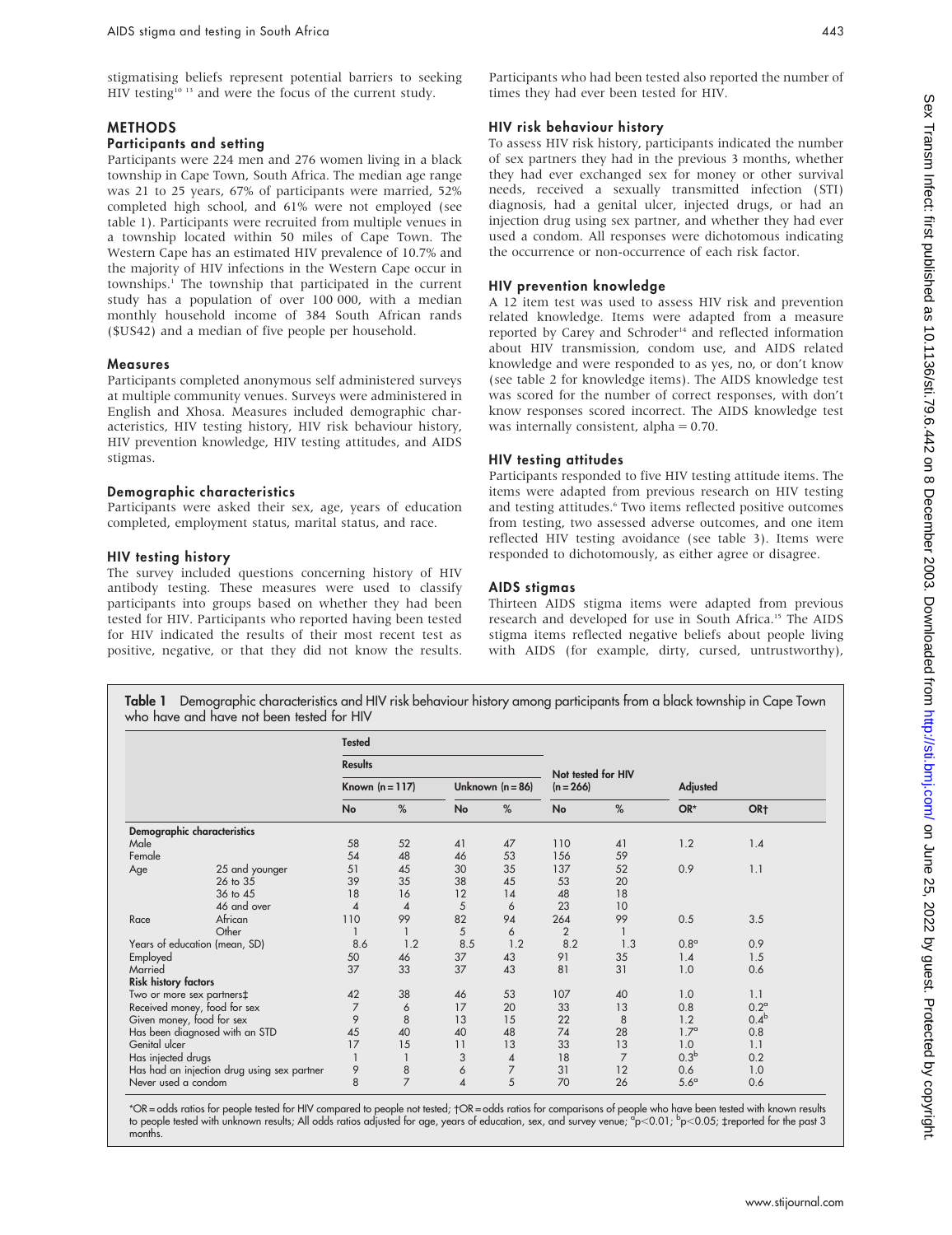Table 2 Incorrect responses to AIDS knowledge items among participants from a black township in Cape Town who have and have not been tested for HIV

|                                                                                         | <b>Tested</b>            |                        |                  |                |                                   |      |
|-----------------------------------------------------------------------------------------|--------------------------|------------------------|------------------|----------------|-----------------------------------|------|
|                                                                                         | <b>Results</b>           |                        |                  |                |                                   |      |
|                                                                                         | Known<br>$(n = 117)$     |                        | Unknown (n = 86) |                | Not tested for HIV<br>$(n = 266)$ |      |
|                                                                                         | <b>No</b>                | %                      | No               | %              | No                                | %    |
| Is AIDS spread by kissing? (No)*                                                        | 6                        | 5                      | 7                | 8              | 26                                | 10   |
| Can a person get AIDS by sharing kitchens and<br>bathrooms with someone with AIDS? (No) | $\overline{2}$           | $\overline{2}$         | 4                | 5              | 21                                | 8    |
| Can men give AIDS to women? (Yes)                                                       | $\overline{7}$           | 6                      | $\overline{2}$   | $\overline{2}$ | 26                                | 10   |
| Can women give AIDS to men? (Yes)                                                       | 8                        | $\overline{7}$         | 3                | $\overline{4}$ | 21                                | 8    |
| Must a person have many different partners<br>to get AIDS? (No)                         | 30                       | 27                     | 15               | 18             | 81                                | 31   |
| Can you get AIDS by touching someone<br>with AIDS? (No)                                 | $\overline{\mathcal{A}}$ | $\boldsymbol{\Lambda}$ | 8                | 9              | 30                                | 11   |
| Does washing after sex help protect against<br>AIDS? (No)                               | 29                       | 26                     | 17               | 20             | 67                                | 25   |
| Is AIDS caused by spirits/supernatural forces?<br>(No)                                  | 28                       | 25                     | 34               | 39             | 86                                | 33   |
| Can a pregnant woman give AIDS to her baby?<br>(Yes)                                    | 13                       | 12                     | 8                | 9              | 34                                | 13   |
| Can a person get rid of AIDS by having sex<br>with a virgin? (No)                       | 11                       | 10                     | 10               | 11             | 39                                | 15   |
| Is HIV the virus that causes AIDS? (Yes)                                                | 10                       | 9                      | 12               | 14             | 29                                | 11   |
| Is there a cure for AIDS? (No)                                                          | 26                       | 23                     | 27               | 31             | 59                                | 22   |
| Total knowledge score (mean, SD % correct)                                              | 85.7                     | 15.2                   | 84.5             | 17.7           | 82.3                              | 17.6 |

shamefulness of the behaviour of people with AIDS (for example, guilt, shame, weak), and the endorsement of social sanctions against people with HIV-AIDS (for example, should not work with children, restrictions on freedom, isolation). These items were also responded to dichotomously as either agree or disagree.

### Procedures

Participants were approached while attending one of 12 venues within the township. Venues included a day hospital (9% of the sample), two health clinics representing 20% of participants, shops and vendors (11%), four taxi areas (19%), street junctions (28%), and social congregating areas (13%). These venues were selected because they represent all public access areas in the township. Participants were approached by a field worker and asked whether they would take a short time to answer an anonymous questionnaire. All potential participants present at the venue were approached to participate and 90% of people approached agreed to complete the survey. All people who agreed to complete the survey were able to self administer the measures with minimal assistance. Participants received 15 rand (\$1.75) to compensate for their time and effort for participating.

#### Data analyses

Participants who responded to the item regarding whether they had ever been tested for HIV (97%) were initially divided into two groups (a) individuals who had been tested for HIV and (b) individuals who had not been tested for HIV. Twelve participants (3%) refused to answer the HIV testing history question and were omitted from analyses. Individuals who reported having tested HIV positive  $(n = 19)$  were also excluded. Comparisons of people who were tested with those who were not tested were conducted on demographic characteristics, HIV risk behaviour history, HIV prevention knowledge, HIV testing attitudes, and AIDS stigmas using multiple logistic regression analyses, adjusted for participant age, education, sex, and survey venue. These covariates were selected because of their potential associations with risk history and access to health care. In addition, participants who had been tested for HIV were grouped on the basis of knowing their HIV test results and compared on the same measures described above; 117 individuals who knew their test results compared with 86 who did not know their HIV test results. Adjusted odds ratios are reported with 95% confidence intervals.

# **RESULTS**

## HIV testing history

Results showed that 222 (44%) participants indicated that they had been tested for HIV, 266 (53%) had not been tested, and 12 (3%) refused to respond whether they had been tested for HIV. Most participants who were tested for HIV had been tested once (33%), twice (29%), or three times (19%). Of people who had been tested, 117 (53%) reported that they were HIV negative at their most recent test, 19 (9%) were HIV positive, and 86 (38%) did not learn the results of their HIV test.

Comparisons of people who had been tested and were not HIV positive  $(n = 203)$  with those who were not tested for HIV ( $n = 266$ ) on demographic characteristics indicated that individuals who had been tested had significantly more years of education than people not tested, although the difference between means was less than one year of education (see table 1). No other significant differences in demographic characteristics were found between people who had been tested for HIV and people who had not been tested. Among participants who were tested there were no differences in demographic characteristics between individuals who knew their HIV test results and those who did not know their results.

### HIV risk behaviours

Comparisons of individuals who had been tested for HIV and those not tested for HIV on risk behaviour history variables are shown in table 1. Risk factors for HIV were generally high and for the most part comparable between the two testing groups. Over 40% of both groups had two or more sex partners in the previous 3 months. More than 10% of participants had traded sex to meet survival needs, 35%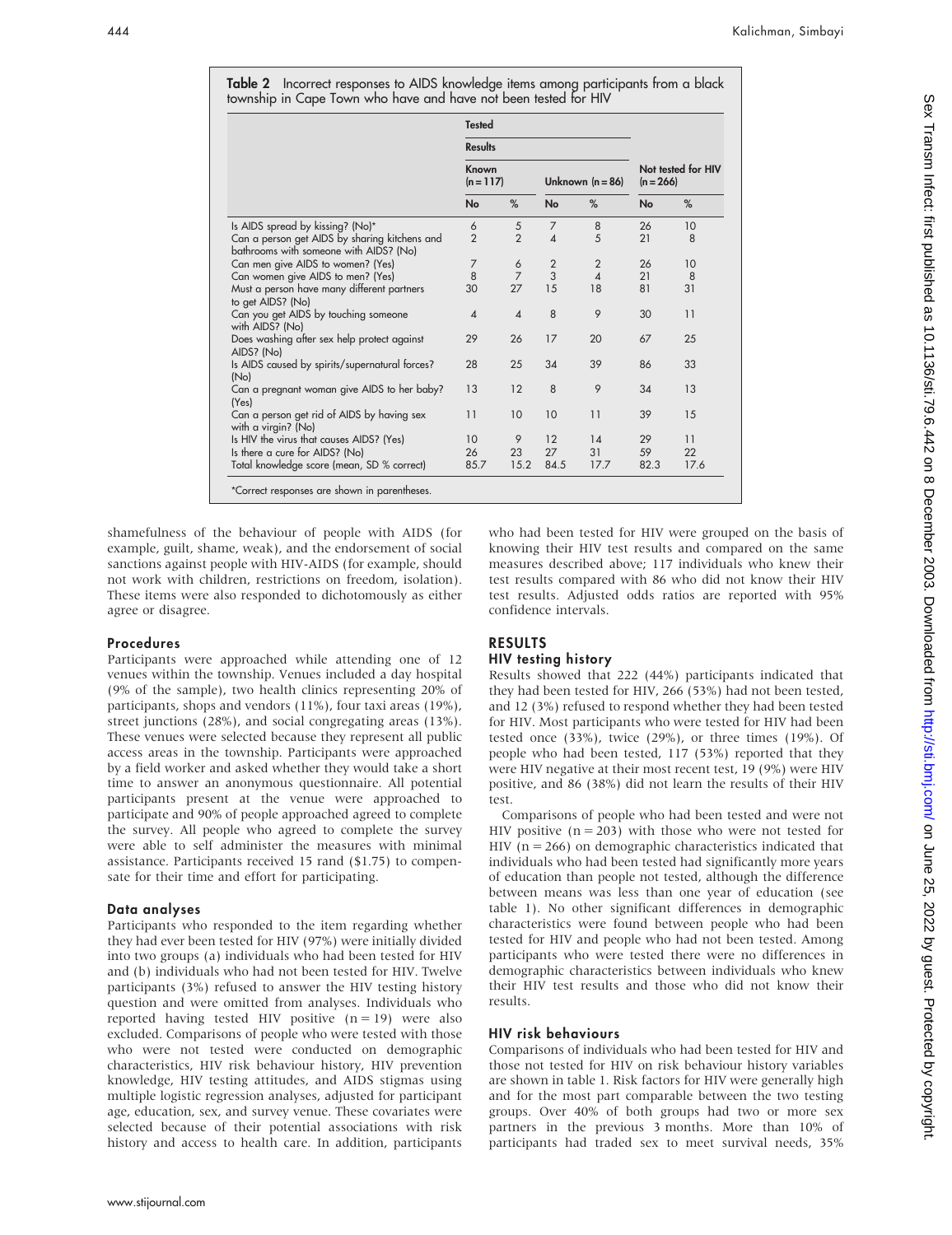|                                                                                  | <b>Tested</b>     |                |                    |                |                                   |                |               |                  |
|----------------------------------------------------------------------------------|-------------------|----------------|--------------------|----------------|-----------------------------------|----------------|---------------|------------------|
|                                                                                  | <b>Results</b>    |                |                    |                |                                   |                |               |                  |
|                                                                                  | Known $(n = 117)$ |                | Unknown $(n = 86)$ |                | Not tested for HIV<br>$(n = 266)$ |                | Adjusted      |                  |
|                                                                                  | <b>No</b>         | %              | <b>No</b>          | %              | <b>No</b>                         | %              | OR*           | OR <sub>t</sub>  |
| <b>HIV</b> testing attitudes                                                     |                   |                |                    |                |                                   |                |               |                  |
| Getting tested for HIV helps people feel better                                  | 95                | 86             | 71                 | 82             | 175                               | 66             | $2.9^\circ$   | 1.5              |
| Getting tested for HIV helps people from getting HIV 89                          |                   | 90             | 58                 | 67             | 150                               | 57             | $2.2^{\circ}$ | 2.6 <sup>a</sup> |
| People in my life would leave me if I had HIV                                    | 20                | 18             | 28                 | 32             | 109                               | 41             | $0.5^\circ$   | $0.4^\circ$      |
| People who test HIV positive should hide it from others 11                       |                   | 10             | 23                 | 27             | 91                                | 35             | $0.4^\circ$   | 0.3 <sup>a</sup> |
| I would rather not know if I have HIV                                            | 31                | 28             | 40                 | 46             | 126                               | 48             | $0.5^\circ$   | $0.4^\circ$      |
| <b>AIDS</b> stigmas                                                              |                   |                |                    |                |                                   |                |               |                  |
| People who have AIDS are dirty                                                   | 4                 | 4              | $\overline{2}$     | $\overline{2}$ | 27                                | 10             | $0.3^\circ$   | 1.6              |
| People who have AIDS are cursed                                                  | $\overline{7}$    | 6              | 6                  | $\overline{7}$ | 31                                | 12             | 0.5           | 0.8              |
| People who have AIDS cannot be trusted                                           | 20                | 18             | 17                 | 20             | 63                                | 24             | 0.7           | 0.8              |
| People who have AIDS are like everybody else                                     | 92                | 83             | 73                 | 87             | 204                               | 77             | 1.6           | 0.8              |
| People who have AIDS should be ashamed                                           | 8                 | $\overline{7}$ | 8                  | 9              | 52                                | 20             | $0.4^\circ$   | 0.7              |
| People who have AIDS have nothing to feel guilty<br>about                        | 89                | 78             | 64                 | 74             | 168                               | 64             | $2.0^\circ$   | 1.5              |
| Most people become HIV positive by being weak or 18<br>foolish                   |                   | 16             | 17                 | 20             | 57                                | 22             | 0.8           | 0.6              |
| It is safe for people who have AIDS to work with<br>children                     | 76                | 68             | 58                 | 67             | 134                               | 52             | $1.9^\circ$   | 1.1              |
| People who have AIDS must expect restrictions<br>on their freedom                | 30                | 27             | 39                 | 45             | 122                               | 47             | 0.7           | 0.5              |
| A person with AIDS must have done something<br>wrong and deserves to be punished | 2                 | 2              | 6                  | $\overline{7}$ | 32                                | 12             | $0.3^\circ$   | 0.2              |
| People who have HIV should be isolated                                           | 6                 | 5              | 5                  | 6              | 22                                | $\overline{7}$ | 0.8           | .08              |
| I do not want to be friends with someone who has<br><b>AIDS</b>                  | 5                 | 5              | 3                  | 3              | 34                                | 13             | $0.3^\circ$   | 1.0              |
| People who have AIDS should not be allowed<br>to work                            | 14                | 13             | 14                 | 16             | 45                                | 17             | 0.9           | 0.6              |

\*OR= odds ratios for comparisons of people tested for HIV to people not tested; †OR=odds ratios for comparisons of people who have been tested with known<br>results to people tested with unknown results; All odds ratios adjus

had had an STI, and 13% had a history of genital ulcers. Analyses showed that people who were not tested for HIV were more likely to have never used a condom and were more likely to have used injection drugs, both indicating potential higher risk among untested people. Participants who had been tested were, however, significantly more likely to have been diagnosed with an STI. Taken together, 69% of those who had been tested indicated at least one of seven HIV risk factors (excluding never having used a condom), as did 62% of those who had not been tested, a non-significant difference. Among people who had been tested, those who did not know their test results were significantly more likely to have received and given money or food for sex, suggesting that people involved in sex trade were less likely to know their HIV test results.

### HIV-AIDS prevention knowledge

Across all participants AIDS knowledge was generally high; mean score on the knowledge test was 83% correct for the sample (see table 2). However, there was evidence of important misinformation in the context of this relatively high knowledge base. Items that were most frequently answered incorrect were ''Must a person have many different partners to get AIDS?'' 26%; ''Is AIDS caused by spirits or supernatural forces?'' 43%; ''Does washing after sex help protect against AIDS?'' 24%; and ''Is there a cure for AIDS?'' 24%. Comparisons between individuals who had been and who had not been tested for HIV showed that groups did not differ significantly on HIV knowledge test scores, adjusted  $OR = 0.49$ , 95%  $CI = 0.15$  to 1.58, and there were no significant group differences on any of the individual knowledge items. There were also no differences between people who knew their HIV test results and people who did not know their results in AIDS knowledge, adjusted  $OR = 0.95$ , 95%  $CI = 0.81$  to 1.1.

### Attitudes toward HIV testing

Comparisons between HIV testing history groups on attitudes towards HIV testing showed that participants who had not been tested held significantly more negative HIV testing attitudes than participants who had been tested after controlling for age, sex, education, and survey venue. Individuals who had not been tested for HIV were significantly less likely to view beneficial outcomes from testing, more likely to perceive adverse testing outcomes, and more likely to endorse test avoidance (see table 3).

Among people who had been tested, individuals who did not know their HIV test results demonstrated significantly more negative attitudes towards testing than those who knew their test results. These findings mirror the results of comparisons between people tested and not tested for HIV. Participants who did know their test results were less likely to endorse benefits and were more likely to endorse adverse outcomes from testing.

### AIDS stigmas

Results showed that individuals who had not been tested for HIV held significantly greater AIDS related stigmas than individuals who had been tested. People who had not been tested were significantly more likely to agree that people with AIDS are dirty, should feel ashamed, and should feel guilty. Participants who were not tested were also more likely to believe that people with AIDS must have done something wrong to have AIDS and were more likely to endorse that they would rather not be friends with someone who has AIDS. Finally, individuals who had not been tested were significantly more likely than those who had been tested to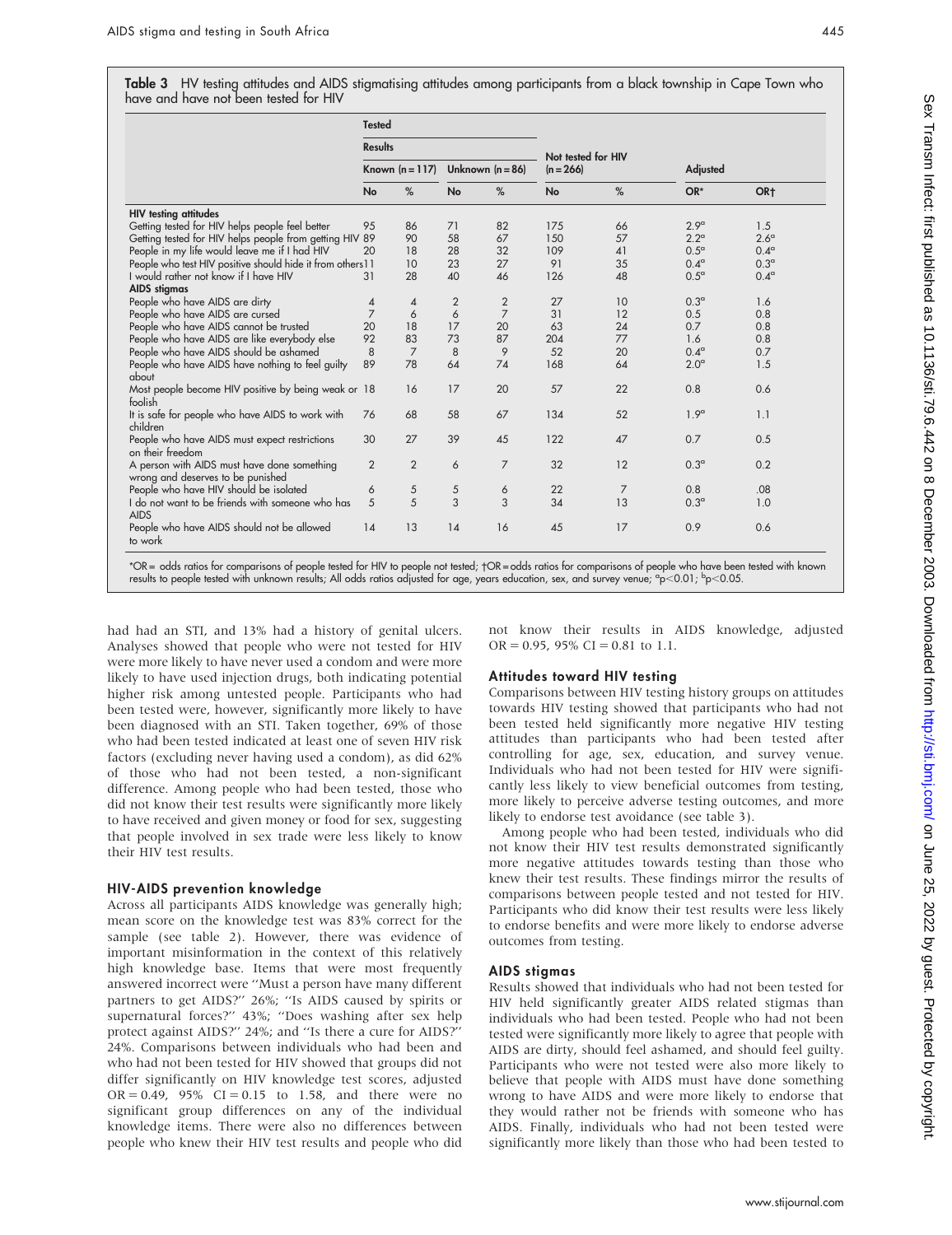agree that people with AIDS should not be allowed to work with children.

For people who had been tested, there were no significant differences between those who knew their results and those who did not know their test results on AIDS stigmatising beliefs.

### **DISCUSSION**

Results showed that 53% of participants had not been tested for HIV and two out of three of those indicated at least one behavioural risk factor that places them at high risk for HIV infection. Risks for HIV were substantial among people who had not been tested, including 28% having been diagnosed with an STI and 13% having a history of genital ulcers. Given that HIV prevalence rates in South Africa are highest among blacks living in townships and the surrounding informal settlements, especially among those with STIs and genital ulcer disease, a substantial number of the untested individuals in this study were probably infected with HIV.

More than one in three people who had been tested were not aware of their HIV test results. Although it is common for people to not return for their test results when they have to wait days for test result notification,<sup>16</sup> this high rate of unknown test results is surprising because South Africa has instituted rapid testing with same day results.17 People who did not know their test results were more likely to have a history of exchanging sex for money or food. In addition, people who did not know their test results held more negative HIV testing attitudes and saw fewer benefits of testing than their counterparts who knew their test results. It is possible that some individuals who stated that they did not know their HIV status had left the testing site before notification of results. It is also possible that some individuals had been notified of their test results but did not understand the meaning of their HIV status. In either case, negative attitudes towards HIV testing may pose barriers to learning one's HIV test results.

HIV testing history was not associated with AIDS related knowledge, which was generally high in the current sample. Factual based education about HIV transmission is therefore once again found to be necessary but insufficient in promoting HIV antibody testing.12 In contrast, attitudes toward HIV testing were associated with testing history. Although people who had not been tested held more negative attitudes towards testing than those who had been tested, we still found that two thirds of untested people believed that testing helps them; more than half stated that testing helps prevent HIV, and more than half of people who had not been tested would like to know their HIV status. We therefore conclude that not seeking VCT is more a function of social barriers to getting tested, particularly AIDS stigmas, than a lack of perceived value of getting tested.

AIDS related stigmas create barriers to seeking VCT but not to learning one's test results. Participants in the current study who were not tested for HIV held significantly more AIDS related stigmatising beliefs than people who had been tested, including negative perceptions of people living with AIDS, a sense that people with AIDS should feel ashamed and guilty, and the endorsement of social sanctions for people living with AIDS. It is important to note that AIDS stigmas were also prevalent among people who had been tested for HIV, although to a lesser degree than among those who had not been tested. These findings are consistent with research in the United States which shows AIDS related stigmas promote and foster social isolation and discrimination against people with HIV-AIDS.<sup>10 18</sup> Given the history of discrimination experienced by black South Africans, it is not surprising that they would avoid a medical test that potentially adds another source of stigma and discrimination even though apartheid (that is, legalised racial segregation) was abolished almost a decade ago.

Given the prevalence of AIDS stigmas in the black township in Cape Town as reported here, structural interventions are needed to change societal beliefs about people living with AIDS. The knowledge base of HIV prevention information is now high in South Africa,<sup>1</sup> indicating that national efforts to educate the public about AIDS have been successful. However, knowledge appears to only be a necessary precursor to reducing stigma. In the United States, public health laws have been enacted to protect against AIDS discrimination and to protect the confidentiality of an individual's HIV status.19 Social marketing campaigns have been effective at raising AIDS awareness and reducing AIDS stigmas.<sup>20</sup> Antistigma campaigns have also created positive environments for enacting policies to protect the human rights of people living with HIV-AIDS.<sup>21</sup> Community mobilisation and social activism models can also have broad effects on AIDS stigmas.22 Efforts to reduce AIDS stigmas are already under way in South Africa through mass media campaigns and public demonstrations and should be sustained to ultimately achieve success. Only through these efforts will AIDS stigma in South Africa be reduced and the goals of VCT realised.

Results of the current study provide new information about factors that potentially influence HIV testing in South Africa. However, there are important limitations to the study that should be considered when interpreting these findings. The study reported here was conducted in one black township in Cape Town, South Africa. Although HIV prevalence in the Western Cape is nearly 11% it is relatively lower than four of the other eight South African provinces.<sup>1</sup> Nearly all of the study participants were African and nearly all lived in poverty. Therefore, caution should be exercised before generalising the study results to other geographic regions and demographic groups. The study also relied on self report measures administered in public venues. Given the high degree of AIDS stigma in South Africa in general, it is likely that the already high rates of risk behaviours observed in the current study are underestimates of actual occurrences. In addition, the study design was cross sectional and therefore does not permit predictive, directional, or causal interpretations of the findings. The HIV testing and risk history measures did not include assessments of time since the behaviours occurred, not allowing us to examine whether people who were recently tested or who recently engaged in risk activities differed from those practising these behaviours less recently. Taking these methodological limitations into account, findings from the current study demonstrate an urgent need for anti-AIDS stigma campaigns and HIV prevention interventions in South Africa. Research is also needed to explore additional barriers to VCT uptake, including attributions of causes of HIV infection, the availability of HIV treatments, and beliefs about HIV treatments.

## .....................

Authors' affiliations

S C Kalichman, University of Connecticut, CT, USA

L C Simbayi, Human Sciences Research Council, Cape Town, South Africa

Funding: National Institute of Mental Health (NIMH) Grant R01- MH61672 supported this research.

### REFERENCES

- 1 Shinsasa O, Simbayi L. Nelson Mandela/HSRC study of HIV/AIDS: South African national HIV prevalence, behavioral risks and mass media, household survey 2002. Cape Town South Africa: Human Sciences Research Council, 2002.
- 2 World Health Organization/UNAIDS. AIDS epidemic update. Geneva: WHO, 2002.